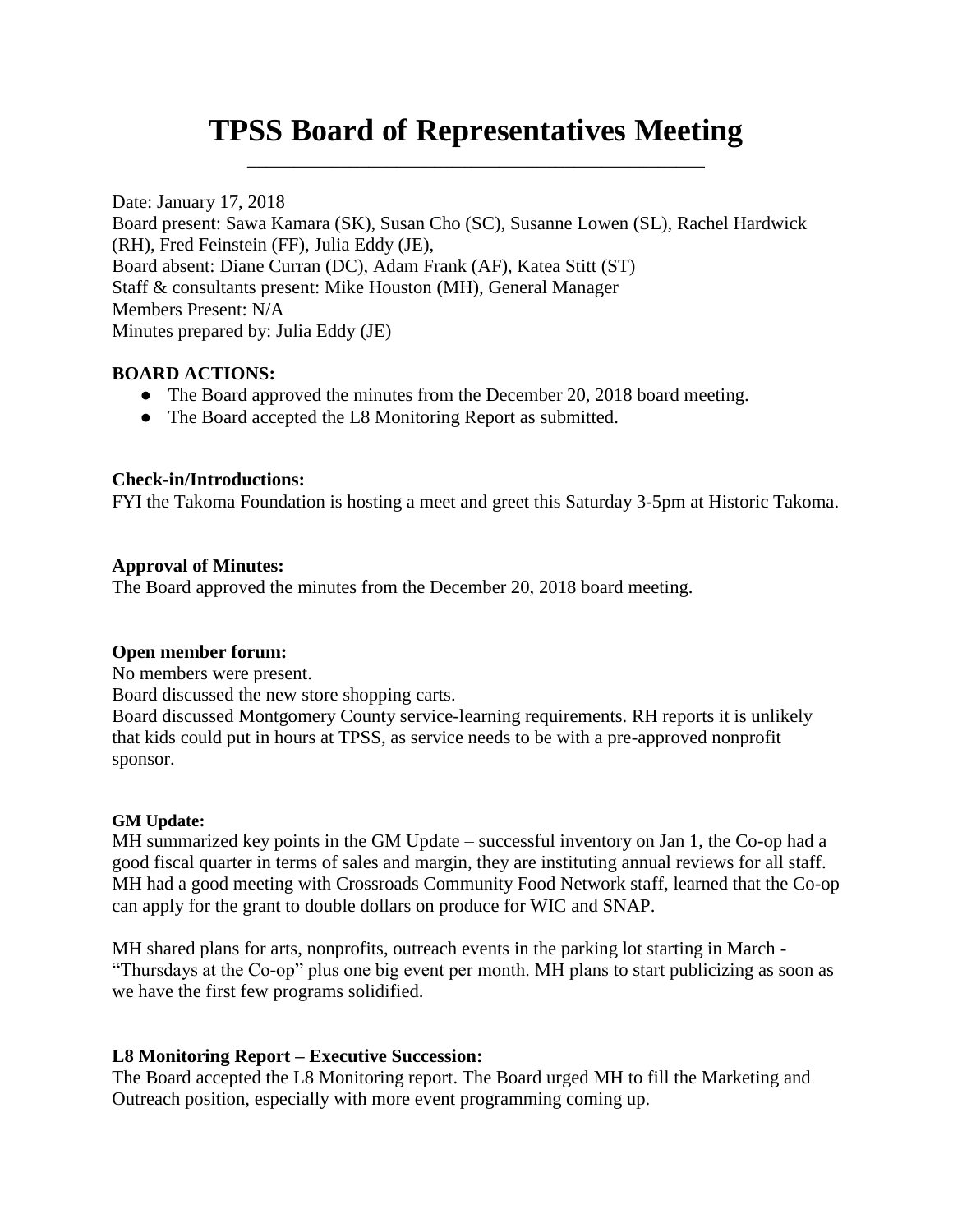## **February Board Retreat:**

FF shared the plans for the upcoming Board retreat – casual dinner with senior managers, a short presentation on principles and values, discussion and analysis of the past, then looking forward and goal setting for this next year. The Board will receive a summary of the Board member survey results. Facilitation will be shared among Martha and board committee at times to allow Martha to participate too.

#### **Committee Business:**

The Policy Committee started the conversation about a meeting time and a charter. The Junction Committee needs to meet. FF and SK will schedule a call to fill in SK on the history of the project.

The Policy Governance Reflection Committee will may or may not meet before the retreat. The Nominations Committee will come up with a summary of how the elections process went this year and what will be improved in the future.

FF shared excitement that members have been coming with ideas and projects to the Membership Committee meetings and they have been very productive. SK is going to station herself in the Co-op for a "Membership Corner".

FF urges each committee to meet before the next Board meeting, develop a charter and circulate notes from the meeting.

## **Next meetings:**

Board Retreat: Sunday Feb 3rd, Dinner on Saturday Feb 2nd. Board Meeting Feb 21st.

*Meeting adjourned at 8:00pm.*

#### *Committee Assignments:*

Policy Committee – Susan Cho (chair), Adam Frank, Rachel Hardwick, Julia Eddy. Nominations/Elections – Susanne Lowen (chair), Diane Curran, Susan Cho. Personnel – Diane Curran (chair), Rachel Hardwick, Katea Stitt. Membership Committee – Fred Feinstein (chair), Diane Curran, Sawa Kamara. Finance and Audit Committee – Adam Frank (chair), Julia Eddy, Diane Curran, Susan Cho. Junction & Expansion Committee – Fred Feinstein (co-chair), Rachel Hardwick (co-chair), Sawa Kamara, Katea Stitt. Policy Governance Reflection Committee - Fred Feinstein, Adam Frank, Susanne Lowen, Mary Rooker (former board member). Board Development Committee – Diane Curran (chair), Adam Frank.